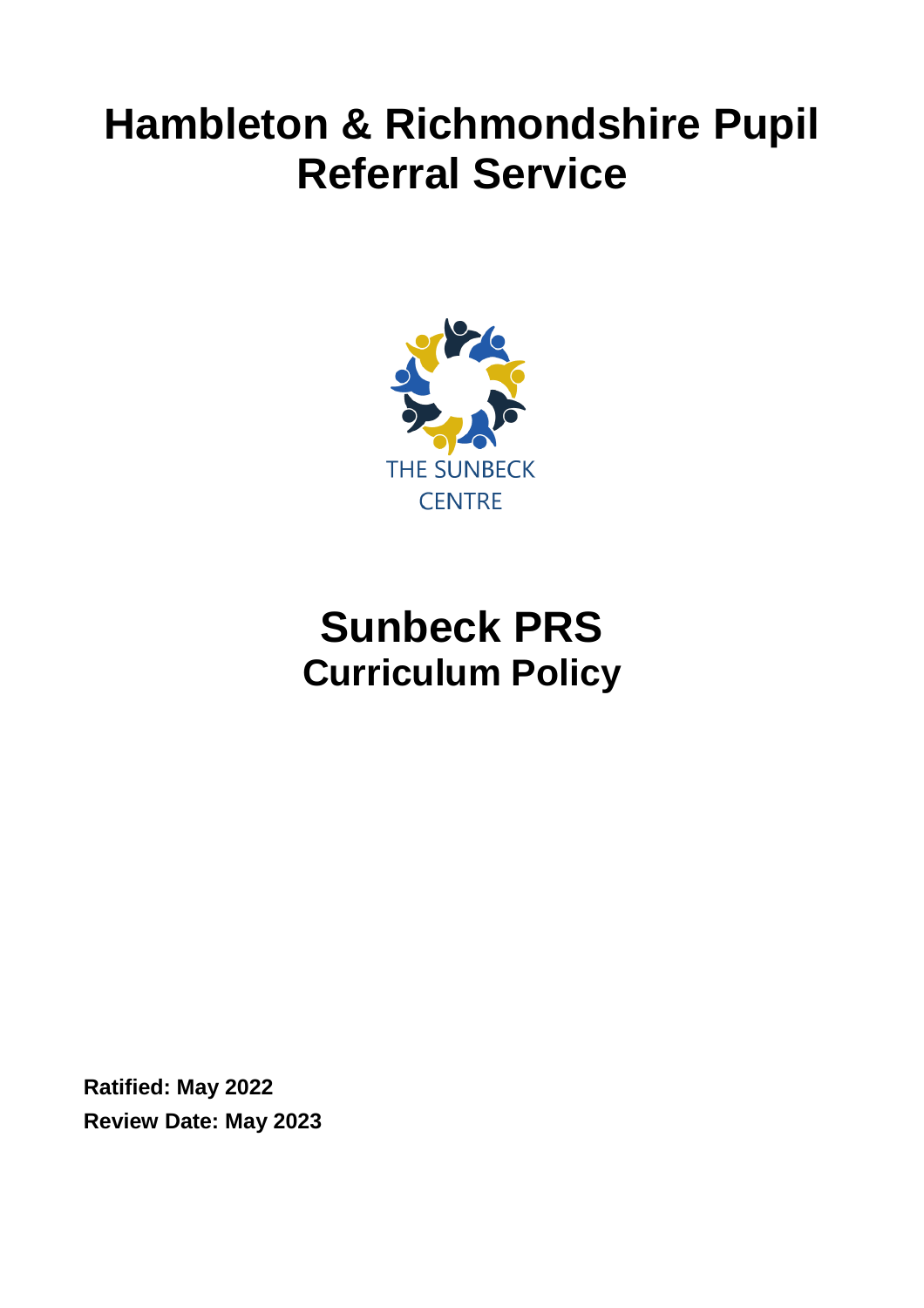## **Contents**

<span id="page-1-0"></span>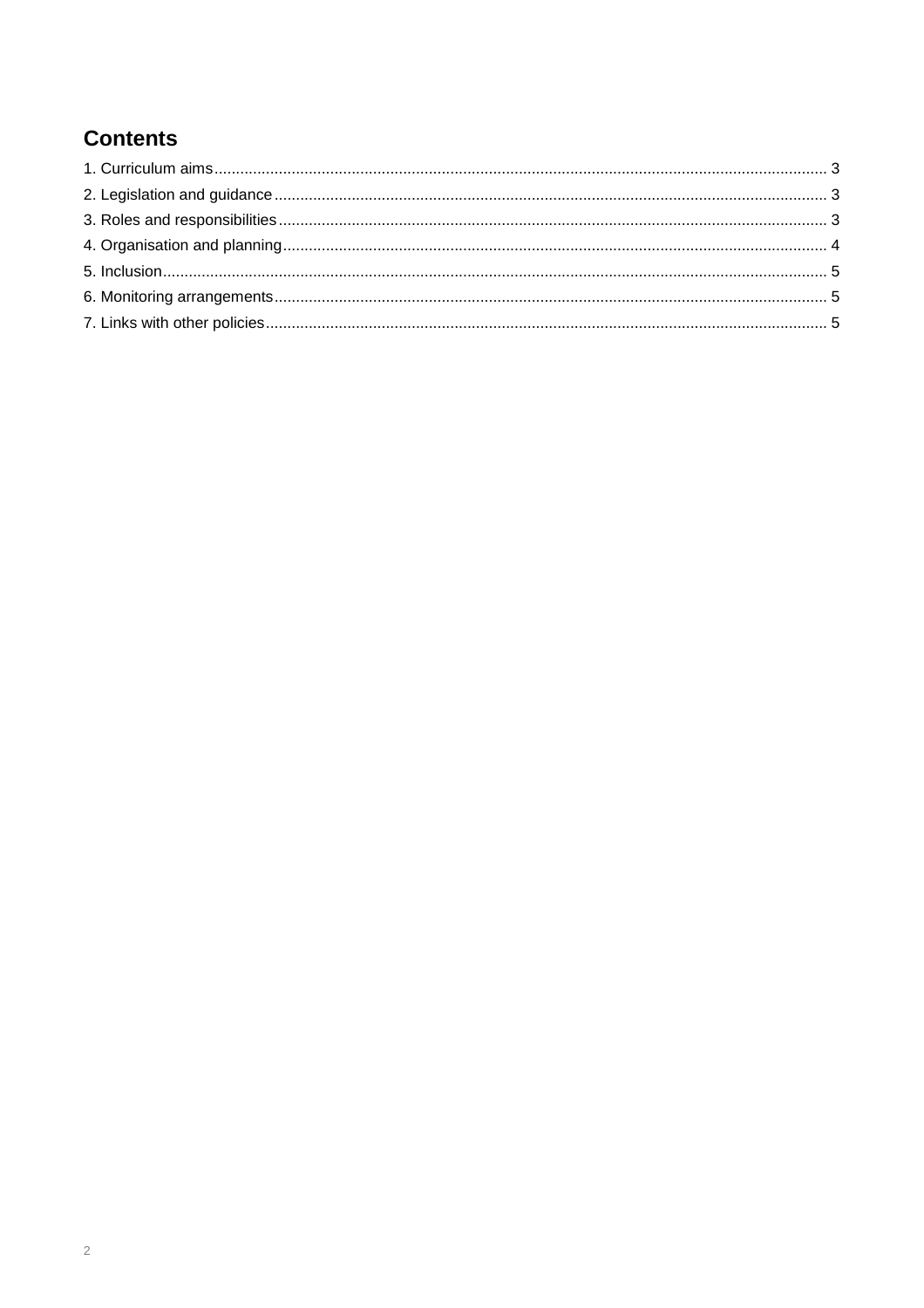## **1. Curriculum aims**

Our curriculum aims/intends to:

- Provide opportunities to help pupils to understand barriers to learning and progress, and give them the skills to overcome them.
- Develop emotional literacy and self-regulation to support SEMH needs.
- Provide a broad and balanced education for all pupils that's coherently planned and sequenced towards cumulatively sufficient knowledge for skills and future learning and employment
- Enable pupils to develop knowledge, understand concepts and acquire skills, and be able to choose and apply these in relevant situations
- Support pupils' spiritual, moral, social and cultural development
- Support pupils' physical development and responsibility for their own health, and enable them to be active
- Promote a positive attitude towards learning.
- Ensure equal access to learning for all pupils, with high expectations for every pupil and appropriate levels of challenge and support
- Have a high academic/vocational/technical ambition for all pupils
- Equip pupils with the knowledge and cultural capital they need to succeed in life
- Provide subject choices that support pupils' learning and progression, and enable them to work towards achieving their goals
- Develop pupils' independent learning skills and resilience, to equip them for further/higher education and employment or their next steps in education.

## <span id="page-2-0"></span>**2. Legislation and guidance**

This policy reflects the requirements of the [National Curriculum programmes of study,](https://www.gov.uk/government/collections/national-curriculum) which all maintained schools in England must teach.

It also reflects requirements for inclusion and equality as set out in the [Special Educational Needs and](https://www.gov.uk/government/publications/send-code-of-practice-0-to-25)  [Disability Code of Practice 2014](https://www.gov.uk/government/publications/send-code-of-practice-0-to-25) and [Equality Act 2010,](http://www.legislation.gov.uk/ukpga/2010/15/part/6/chapter/1) and refers to curriculum-related expectations of Management Committees set out in the Department for Education's [Governance Handbook.](https://www.gov.uk/government/publications/governance-handbook)

## <span id="page-2-1"></span>**3. Roles and responsibilities**

#### **3.1 The Management Committee**

The Management Committee will monitor the effectiveness of this policy and hold the headteacher to account for its implementation.

The Management Committee will also ensure that:

- A robust framework is in place for setting curriculum priorities and aspirational targets
- Enough teaching time is provided for pupils to cover the National Curriculum and other statutory requirements in conjunction with the host school in the case of preventative placements
- Proper provision is made for pupils with different abilities and needs, including children with special educational needs (SEN)
- > The school implements the relevant statutory assessment arrangements
- It participates actively in decision-making about the breadth and balance of the curriculum in line with the needs of our pupils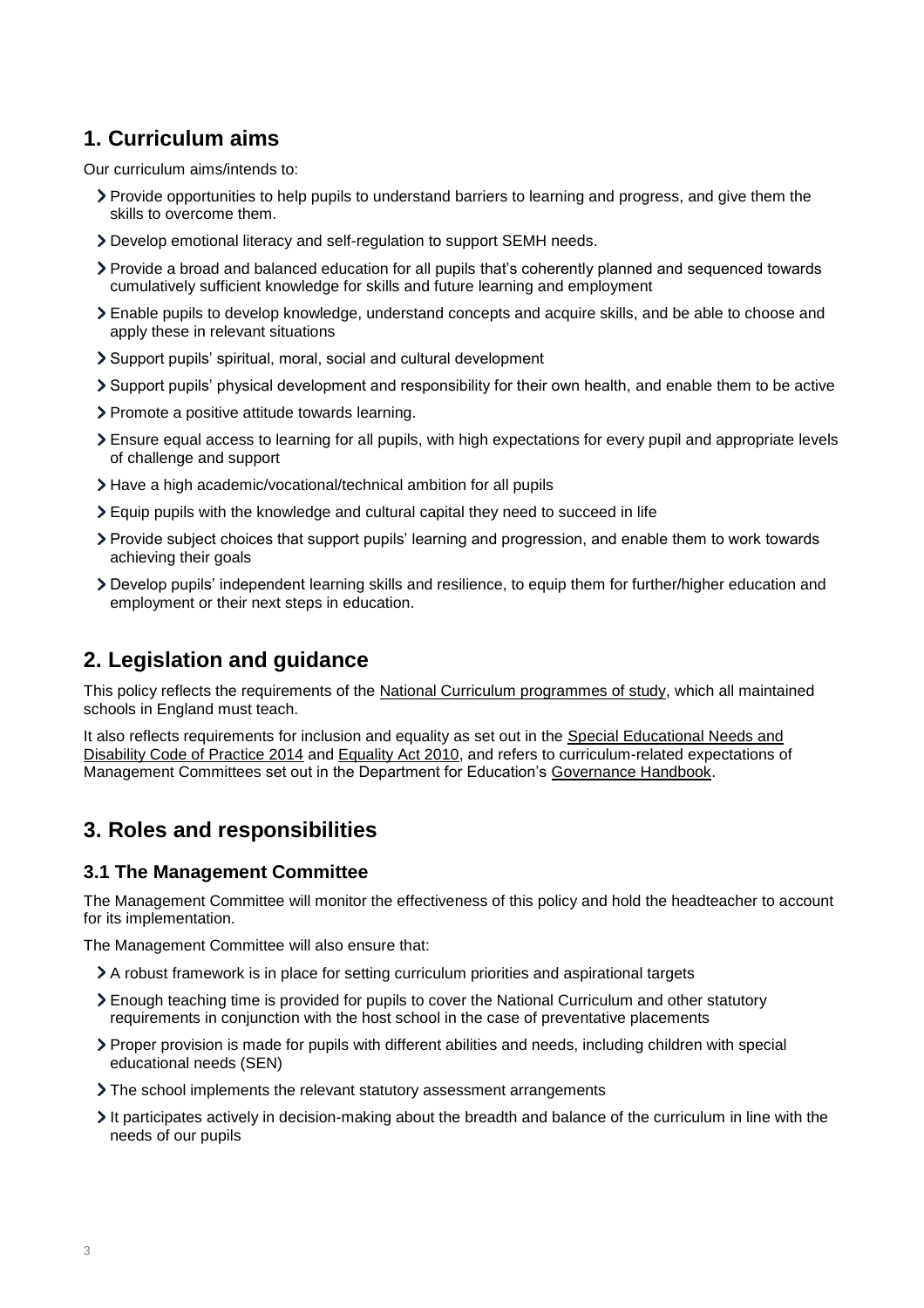It fulfils its role in processes to disapply pupils from all or part of the National Curriculum, where appropriate, and in any subsequent appeals

#### **3.2 Headteacher**

The headteacher is responsible for ensuring that this policy is adhered to, and that:

- All required elements of the curriculum, and those subjects which the school chooses to offer, have aims and objectives which reflect the aims of the school and indicate how the needs of individual pupils will be met
- The amount of time provided for teaching the required elements of the curriculum is adequate and is reviewed by the Management Committee
- Where appropriate, the individual needs of some pupils are met by permanent or temporary disapplication from all or part of the National Curriculum
- They manage requests to withdraw children from curriculum subjects, where appropriate
- The school's procedures for assessment meet all legal requirements
- The Management Committee is fully involved in decision-making processes that relate to the breadth and balance of the curriculum
- The Management Committee is advised on whole-school targets in order to make informed decisions
- Proper provision is in place for pupils with different abilities and needs, including children with SEN

#### **3.3 Other staff**

Other staff will ensure that the school curriculum is implemented in accordance with this policy.

## <span id="page-3-0"></span>**4. Organisation and planning**

- Our curriculum is based on the National Curriculum and includes a focus on developing social and emotional skills. This is built throughout all subject planning, pastoral time and work placement opportunities in Key Stage 4. The purpose it to re-engage pupils with formal learning and enhance opportunities to develop life skills for all pupils.
- If The National Curriculum is adapted to meet the needs of the pupils and reviewed and revised as each cohort changes. The fundamental core subjects are at the heart of our curriculum planning and all Year 10 and 11 pupils have access to GCSEs as well as vocational courses. Key Stage 3 pupils on preventative placements are working to improve their approach to learning, develop confidence and success in the classroom and support their personal development through new experiences. Pupils in Key Stage 3 remain on the roll of their school and attend a short term placement. Other pupils who are not on roll are at The Sunbeck Centre following a permanent exclusion. These pupils may require a longer placement and the curriculum is adapted to take account of this requirement.
- $\blacktriangleright$  Key Stage 4 pupils follow the specification for the qualification they are studying. The subject teachers liaise directly with the examination boards and take part in moderation and curriculum development with partners in mainstream and other specialist settings.
- Our curriculum covers the following (please see separate subject policies)
	- o Relationships and sex education, and health education (secondary schools)
	- o Spiritual, moral, social and cultural development
	- o Careers guidance (secondary schools only)
- All subject teachers create medium term plans linked to the National Curriculum